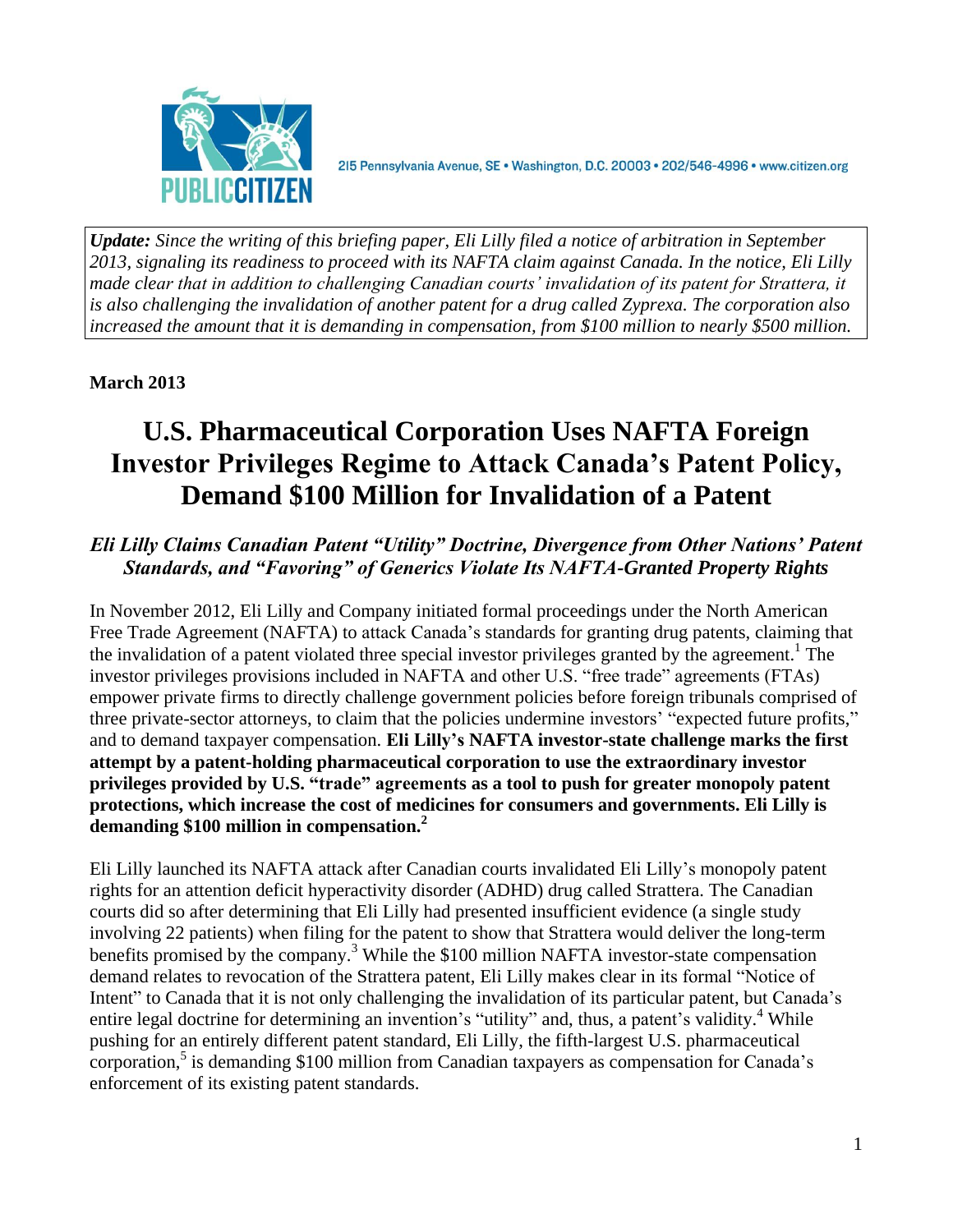Now the Trans-Pacific Partnership (TPP) – a sweeping NAFTA-style deal under negotiation between the United States and ten Pacific Rim countries – threatens to not just replicate, but expand on the NAFTA provisions that provide the basis for such audacious challenges to countries' patent policies.

## **FTA Investor Privileges System Enables Backdoor Corporate Attacks on Public Interest Policies**

How can a foreign corporation like Eli Lilly drag a sovereign government to a foreign tribunal comprised of private-sector attorneys to demand taxpayer compensation over a domestic court decision on patents? NAFTA and similar U.S. pacts have quietly established what is known as the "investorstate dispute resolution" regime, a system of new corporate privileges and their private extra-judicial enforcement defined by these radical features:

- The system elevates foreign corporations to the level of sovereign governments, uniquely empowering them to skirt domestic laws and courts and privately enforce the terms of a public treaty by directly challenging governments' public interest policies before foreign tribunals.
- The tribunals deciding these cases are comprised of three private sector attorneys, unaccountable to any electorate. Many of the tribunalists rotate between serving as "judges" and bringing cases for corporations against governments. Such dual roles would be deemed unethical in most legal systems. In this "club" of international investment arbitrators, there are fifteen lawyers who have been involved in 55 percent of the total international investment cases known today.<sup>6</sup> The tribunals operate behind closed doors, and there are no meaningful conflict of interest rules with respect to arbitrators' relationships with, or investments in, the corporations whose cases they are deciding.
- Tribunalists are paid by the hour, creating an incentive for cases to drag out endlessly. Governments are often ordered to pay for a share of tribunal costs even when cases are dismissed. Given that the average costs for such procedures total \$8 million, the mere filing of a case can create a chilling effect on government policy, even if the government expects to win. (In one challenge against the Philippines, the government's tribunal and legal costs alone topped \$50 million.)<sup>7</sup> If a tribunal rules against a challenged policy, there is no limit to the amount of money the tribunal can order the government to pay the foreign corporation. The cases cannot be appealed on the merits. Countries may file for an "annulment" for certain specific categories of tribunal "error." Annulment claims are not heard by domestic courts, but are decided by another tribunal comprised of private sector attorneys.
- Investors and corporations can demand taxpayer compensation for policies that they allege as violating special "rights" granted to foreign investors by NAFTA-style FTAs. These "rights" are phrased in vague, broad language. Tribunals have increasingly interpreted these foreign investor "rights" to be far more expansive than those afforded to domestic firms, such as the "right" to a regulatory framework that conforms to a corporation's "expectations." This "right" has been interpreted to mean that governments should make no changes to regulatory policies once a foreign investment has been established.<sup>8</sup>
- Claiming such expansive protections, foreign corporations have launched investor-state challenges against a wide array of consumer health and safety policies, environmental and landuse laws, government procurement decisions, regulatory permits, financial regulations and other public interest polices that they allege as undermining "expected future profits."

When the foreign investor wins a case, the government must hand the corporation an amount of taxpayer money decided by the tribunal as compensation for the offending policy. Under U.S. FTAs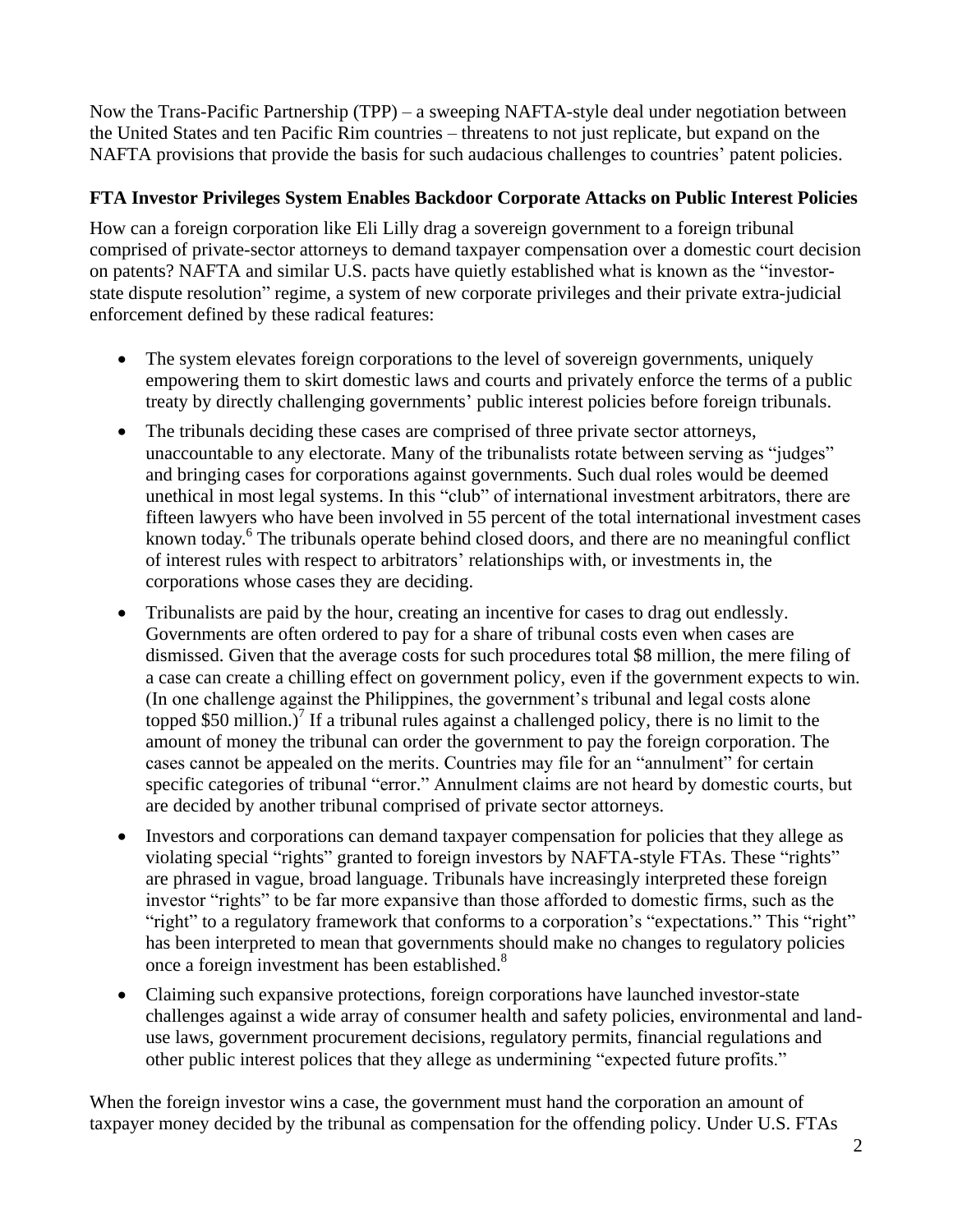and related deals, private investors have already pocketed over \$3 billion in taxpayer money via investor-state cases, while more than \$15 billion remains in pending claims.<sup>9</sup>

The investor-state regime was ostensibly established to provide foreign investors a venue to obtain compensation when their factory or land was expropriated by a government that did not have a reliable domestic court system. Instead, the regime has birthed an entire industry of lawyers, tribunalists and specialized equity funds that finance what has proved to be a very lucrative business of raiding government treasuries.

The number of investor-state cases has soared over the last decade – in 2011, the cumulative number of investor-state cases launched was nine times the cumulative investor-state caseload in 2000, even though treaties with investor-state provisions have existed since the 1950s. While only 50 such cases were filed between 1950 and 2000, today more than 450 have been filed.<sup>10</sup>

*"When I wake up at night and think about arbitration, it never ceases to amaze me that sovereign states have agreed to investment arbitration at all ... Three private individuals are entrusted with the power to review, without any restriction or appeal procedure, all actions of the government, all decisions of the courts, and all laws and regulations emanating from parliament."* -**Juan Fernández-Armesto**, arbitrator from Spain "Arbitrator and counsel: the double-hat syndrome", *Global Arbitration Review*, Vol. 7 - Issue 2, 3/15/12.

#### **The TPP Would Extend Beyond NAFTA in Providing Corporations New Rights to Attack Patent Policies**

Ironically, while Canada faces an investor-state challenge from Eli Lilly, the country has joined negotiations to establish the TPP, which would expand the investor-state system further. To date, Canada alone has paid more than \$155 million to foreign investors after NAFTA investor-state attacks on energy, timber, land use and toxics policies.<sup>11</sup> Underlying Eli Lilly's claim against Canada is the notion that government patent policies and actions are subject to the investor privileges provisions of the agreement. NAFTA's Investment Chapter does not explicitly list patents in its definition of investments that are subject to the pact's investor rights and privileges. However, some analysts have long worried that the broad, vague NAFTA definition of covered investments could be used to attack patent policies.<sup>12</sup> But in the TPP, the proposed Investment Chapter explicitly names "intellectual property rights" as a protected "investment."<sup>13</sup>

Not all TPP negotiating members have chosen to accept the deal's proposed extension of extreme investor-state provisions. Australia has already publicly refused to be party to an investor-state dispute settlement system in the TPP or any other trade deal.<sup>14</sup> And skepticism about the radical investor-state regime has grown with each extreme decision issued under this system. South Africa and India both recently announced that they would avoid submitting to the regime.<sup>15</sup> Brazil has always rejected it.<sup>16</sup>

As the number of investor-state attacks on popular public interest policies surge, the question is why every country does not follow Australia's lead. Sadly, the United States is adamant that the TPP include the expanded version of investor privileges and the notorious regime of private investor-state enforcement. So far, no TPP country except Australia has said no to the regime, though many countries have rejected the expanded definition of "investments" subject to private enforcement as proposed by the United States.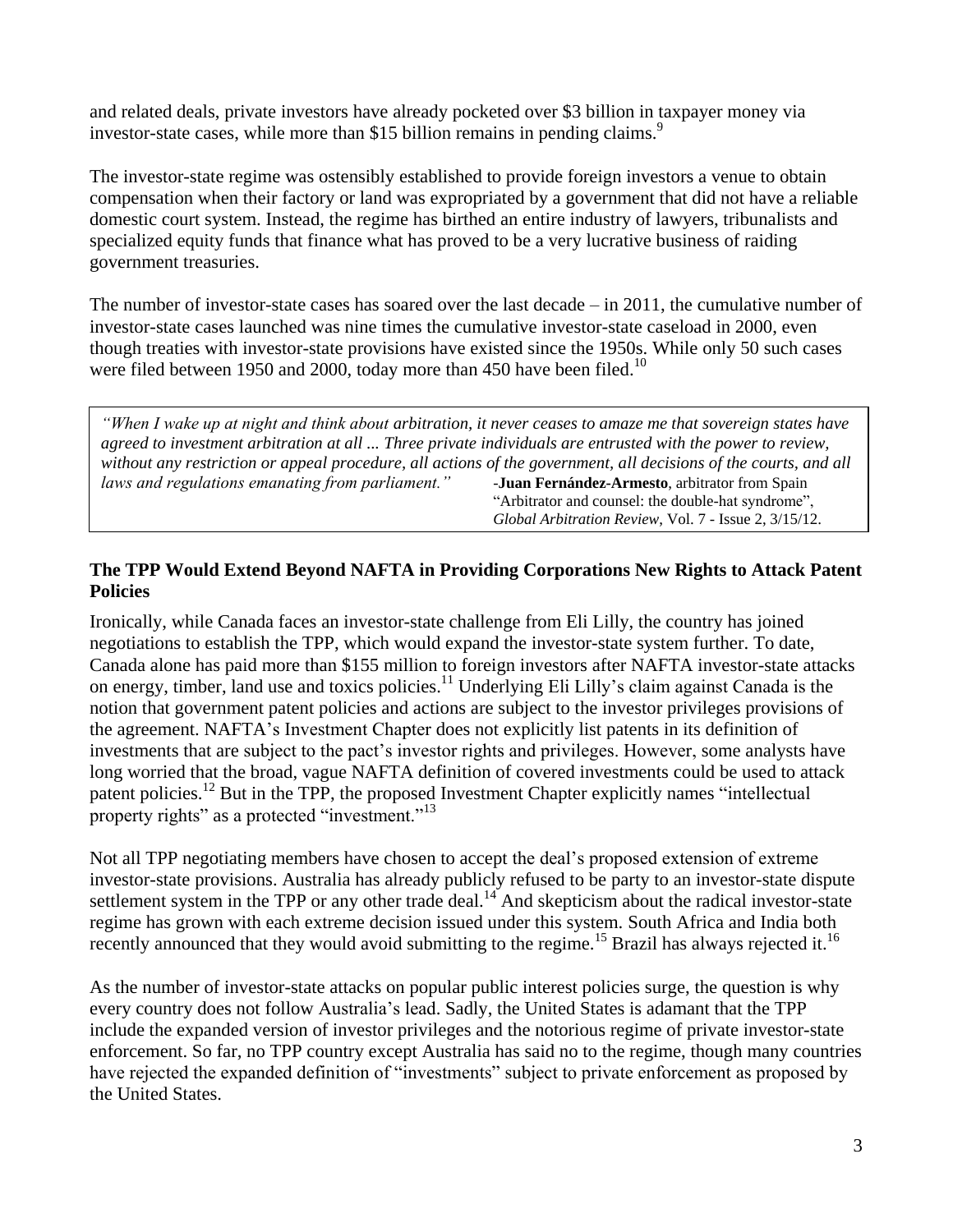## **In the Name of "Free Trade," Eli Lilly Asserts a Right to Maintain Monopolies, but Break Promises**

The trigger for Eli Lilly's NAFTA attack was the invalidation of a patent for Strattera, a drug used for treatment of ADHD. Both a Canadian federal court and a court of appeals ruled that Eli Lilly had failed to demonstrate the drug's promised utility when applying for a patent.<sup>17</sup>

The vast majority of Eli Lilly's formal NAFTA challenge notice to the Canadian government focuses on attacking Canada's underlying patent policies. That is to say that while Eli Lilly's demand for compensation is based on invalidation of the Strattera patent, its claim is premised on the tribunal finding that Canada's broader patent policy violates claimed investor rights.

To obtain a patent in Canada, an invention must be "useful." Different countries' patent policies define utility (usefulness) in varying ways. The right for each country to set its own substantive terms of patentability is among the "flexibilities" preserved in the World Trade Organization's (WTO) Trade-Related Aspects of Intellectual Property Rights (TRIPS) agreement and in NAFTA's intellectual property chapter.<sup>18</sup> The Canadian "promise doctrine" provides that a patent will be granted so long as the promise regarding an invention's utility is *demonstrated or soundly predicted* at the time of filing. Eli Lilly lambasts this patent policy framework as "discriminatory, arbitrary, unpredictable and remarkably subjective."<sup>19</sup> It presumes to declare what Canada's standard of patentability policy should be – that Canada must issue a patent and allow a drug firm to charge monopoly prices if an invention simply *claims* utility *without demonstrating it*. <sup>20</sup> This is a critical point: Eli Lilly is asking the NAFTA investor-state tribunal to award compensation for a violation of its investor rights because Canada enforced its patentability standards, even though the underlying NAFTA provisions covering patents provide signatory countries flexibility to determine their own substantive standards for patentability.

If successful, Eli Lilly's broad-based attack could expose Canada to a slew of investor-state attacks from other drug companies that have had patents invalidated because their patent applications failed to show or predict that the medicines would provide the promised benefits. Indeed, Eli Lilly mentions in its notice another invalidated patent for an anti-schizophrenia drug named Zyprexa, a patent that Canadian courts similarly determined had failed the test of substantiating promised benefits.<sup>21</sup> Eli Lilly warns that if Canada's Supreme Court does not overturn the Zyprexa invalidation, the company "will have exhausted all domestic remedies regarding Zyprexa,"<sup>22</sup> which experts see as a thinly-veiled threat that Eli Lilly might launch another NAFTA investor-state challenge over that drug.<sup>23</sup> In addition, observers have noted that Pfizer may also be considering a NAFTA investor-state attack on Canada's patent policies after the Supreme Court invalidated Pfizer's patent for its famed Viagra drug late last year for failing to disclose a critical active ingredient. $^{24}$ 

## **Eli Lilly Cites / Invents Sweeping "Rights" that Could Chill Policies that Increase Access to Affordable Medicines**

Eli Lilly's specific claims are that the Canadian courts' revocation of its patent violates its NAFTAgranted special investor privileges because this government action is*:*

• A violation of the **Minimum Standard of Treatment** guaranteed to foreign investors by NAFTA's investor privileges rules. (Eli Lilly and Company is a U.S. corporation that wholly owns Eli Lilly Canada.);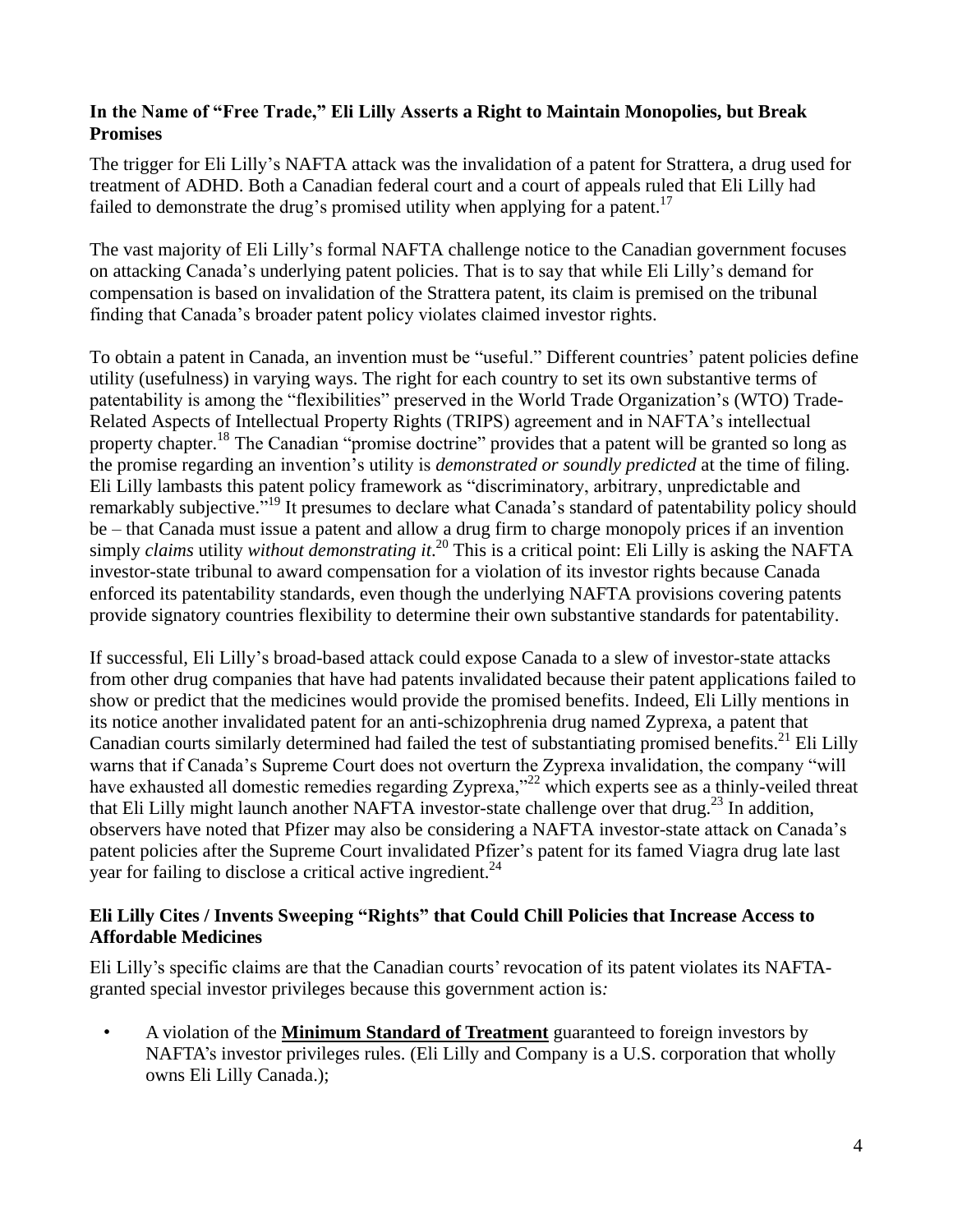- **Discriminatory** (in favor of generic firms) in violation of NAFTA's **National Treatment** rule; and
- An **Expropriation** of property rights granted to Eli Lilly by NAFTA.

Eli Lilly specifically claims that Canada's invalidation of the Strattera patent violated the "**Minimum Standard of Treatment**" that NAFTA signatories are obliged to provide to foreign investors.<sup>25</sup> NAFTA Article 1105 on the Minimum Standard of Treatment states: "Each Party shall accord to investments of investors of another Party treatment in accordance with international law, including fair and equitable treatment and full protection and security."<sup>26</sup> What does that mean? Ultimately the tribunal decides, and its interpretation is not subject to appeal.

Sovereign States, including the United States, have consistently argued that this standard means providing police protection and due process, such as that afforded to Eli Lilly when it defended its patent before Canada's courts. States have consistently argued that tribunals must define the Minimum Standard of Treatment using two fundamental principles of Customary International Law (CIL): State practice and *opinio juris* (a State's sense of obligation, i.e. that it is bound to the law in question).

After a string of outlandish, expansive tribunal interpretations in NAFTA cases of what the minimum standard required of States, U.S. trade negotiators inserted an Annex in the 2005 Central America Free Trade Agreement (CAFTA) and subsequent U.S. FTAs that states: "The Parties confirm their shared understanding that 'customary international law' generally and as specifically referenced in Articles 10.5 [on the Minimum Standard of Treatment], 10.6, and Annex 10-C results from a general and consistent **practice of States** that they follow from a sense of legal obligation." [emphasis added]<sup>27</sup>

But investor-state tribunals have generated increasingly inventive interpretations of the minimum standard in NAFTA-style deals, interpretations that impose new obligations on States beyond those that they contemplated when signing the agreements. This trend includes a recent CAFTA case in which the tribunal simply ignored the CIL Annex and instead imported a definition fabricated by a previous NAFTA tribunal.<sup>28</sup> Not bound to the minimum standard practiced and supported by sovereign States, investor-state tribunals have repeatedly interpreted the standard to mean that governments must compensate investors if they enact policies or take actions that could violate foreign investors' expectations. The tribunals have also generated creative notions of just what such investor expectations are. As the United States argued in a previous investor-state case, "if States were prohibited from regulating in any manner that frustrated expectations – or had to compensate for any diminution in profit – they would lose the power to regulate."<sup>29</sup>

Yet, this extreme interpretation is precisely the one on which Eli Lilly relies in accusing Canada's courts of "contravening" its expectations by raising patent standards to include "new and additional requirements."<sup>30</sup> Specifically, Eli Lilly claims that the Canadian court decisions undermined its NAFTA-granted "expectations of a stable business and legal environment" and the "basic requirements of legal security."<sup>31</sup> Eli Lilly does not explicitly define the minimum standard, but implicitly relies on the inventive interpretation of tribunals in other NAFTA investor-state cases, while ignoring State practice – the body of thousands of domestic court cases on patentability standards and utility requirements.<sup>32</sup>

Unfortunately, tribunals' elastic interpretations have made the Minimum Standard of Treatment claim the single most successful investor-state allegation that corporations can mount against a State, as the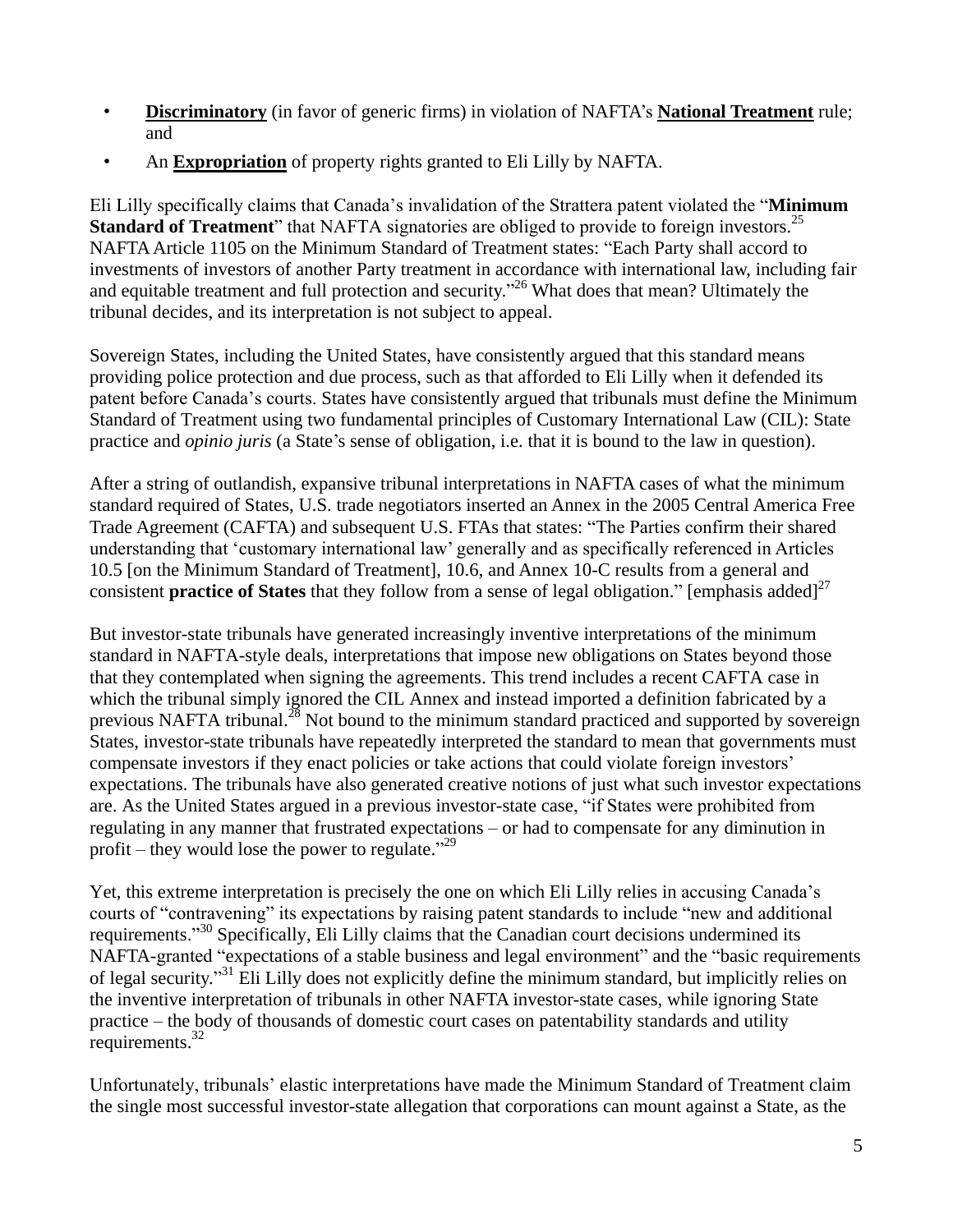number of such cases has exploded. In 74 percent of all published U.S. FTA and Bilateral Investment Treaty (BIT) cases in which governments have been ordered to compensate investors, the tribunal has found a Minimum Standard of Treatment violation. (In 17 of 23 published cases under U.S. FTAs and BITs in which the investor has "won," it has done so by using Minimum Standard of Treatment violation claims.) $33$ 

Eli Lilly also claims that Canada violated NAFTA's "**National Treatment**" obligation, which requires governments to afford foreign investors treatment that is "no less favorable" than that afforded to domestic corporations "in like circumstances."<sup>34</sup> But after quoting this NAFTA standard, which requires countries to provide foreign investors with the same treatment provided to domestic firms under domestic law, Eli Lilly ignores it. Instead, Eli Lilly invents a standard that would require Canada to afford foreign investors treatment no less favorable than that afforded *under the laws of the foreign investors' home countries*. Eli Lilly states, "The measures in issue disadvantage foreign nationals and render their patents especially vulnerable to attack by insisting on proof of utility and disclosure of evidence that is not required by the foreign applicants' own national jurisdictions or international rules." <sup>35</sup> That is to say, *the alleged violation is the requirement to meet Canadian law.* Eli Lilly also claims that: "The measures in issue *de facto* discriminate against Lilly, a U.S. investor, when compared to domestic investors, by requiring the Strattera patent (which was filed on the basis of an international application) to meet elevated and additional standards for utility and disclosure that are not required by the laws of the United States of America, the European Union, or the harmonized PCT [Patent Cooperation Treaty] rules."<sup>36</sup> Again, that is to say, *the alleged violation is that Canada is enforcing its own laws rather than those of foreign nations.* Such a speculative obligation is rather unprecedented even among the musings of inventive investor-state tribunals.

A key aspect of Eli Lilly's discrimination claim relies on the conflation of two distinct requirements: standards for *filing* an international application for a patent under the Patent Cooperation Treaty (PCT) and standards for *obtaining* a patent from a specific country. There is no such thing as an "international patent." Patents are granted by specific countries according to their domestic laws. Rather, the PCT provides for the filing of one application in one language that establishes a date of filing accepted by all PCT signatory countries and on which an "international search" is conducted to prepare a written opinion on patentability (i.e. to determine whether there are already existing patents on the same invention). According to the World Intellectual Property Organization, the main advantages of the PCT are providing the applicant with up to 18 months "to **reflect on the desirability of seeking protection in foreign countries**, to appoint local patent agents in each foreign country, to prepare the necessary translations and to pay the national fees; he is assured that, if his international application is in the **form** prescribed by the PCT, it cannot be rejected on **formal** grounds by any designated Office during the national phase of the processing of the application." [emphasis added]<sup>37</sup>

In other words, the PCT provides for a standardized patent application, which may be granted or rejected according to applicable law in each jurisdiction in which a patent is sought. The initial international review process helps patent seekers decide if it is worth their money to try to undertake the domestic processes to seek a patent in any or many jurisdictions. And, signatory countries, including Canada, agree not to reject an *application* that meets the PCT standards on the basis that the application itself is not in the proper format. However, the decision on the merits of whether or not a patent may be issued under any specific country's patent law remains at the discretion of each country. Eli Lilly's claims of discrimination center on it being required to meet Canada's standards for patentability, as if merely *filing* an international patent application under PCT terms is the same as complying with the substantive requirements of Canadian law to *obtain* a patent.<sup>38</sup>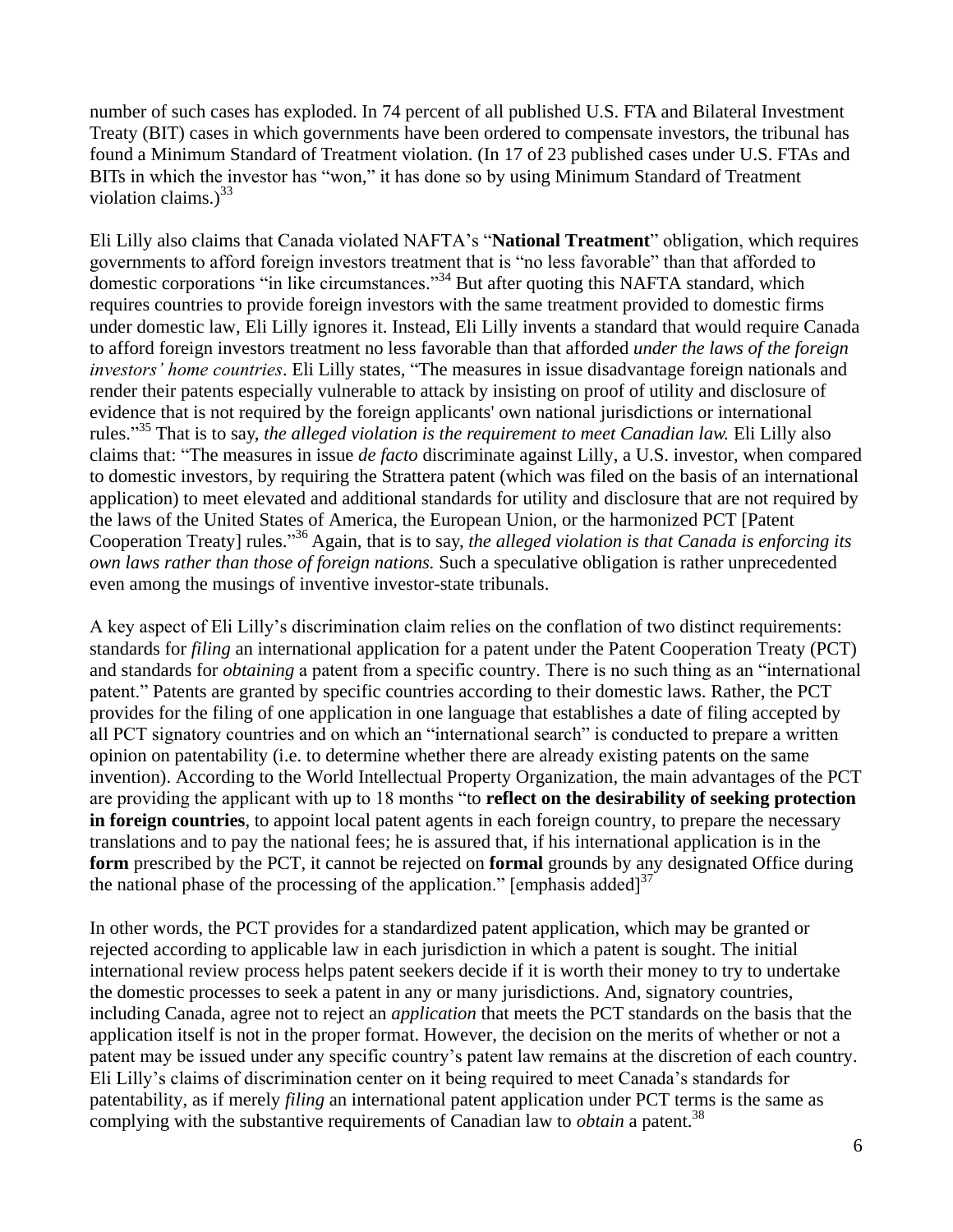The corporation also bizarrely alleges that the Canadian courts' patent invalidation violates its NAFTA national treatment rights by advantaging Canadian generic firms that can now create and market generic versions of Strattera.<sup>39</sup> Here, Eli Lilly presumes to challenge Canadian courts' removal of a patent on the incredible basis that patent removals help expand the availability of less expensive generic medicines. Of course the removal of patents helps generic producers – it always does, but it does so regardless of whether the generic firms and/or the patent holders are foreign or domestic. Were Eli Lilly's skewed logic to be accepted by the tribunal, any invalidation of a foreign investor's patent, regardless of the basis, could be construed as a violation of FTA-protected national treatment rules.

Eli Lilly's final claim is that Canada violated NAFTA's obligation to not expropriate investments. The company first tries to argue that the patent invalidation constituted a "**direct expropriation**" of investments, even though that term has long been understood to mean government seizure of real property, such as land or a factory, not the invalidation of monopoly patent rights. The company then alleges in the alternative that Canada committed an "**indirect expropriation**," an extreme NAFTA provision that allows companies to obtain government compensation for "regulatory takings."<sup>40</sup> This is a legal theory generally rejected by most nations' courts: that governments must compensate property holders for any government policy or action that may reduce the property's value. (A classic example would be the government having to compensate for a land use law of general application if it forbids a property in a residential area from being used for more profitable industrial purposes.)

The basis of Eli Lilly's indirect expropriation claim is that: "…The judicial decisions invalidating the Strattera patent are illegal from the perspective of international law and therefore constitute an expropriation…The Government of Canada has a positive obligations to ensure Canadian law complies with Canada's international treaty obligations, as well as the reasonable investment-backed expectations of the investor."<sup>41</sup> Specifically, the corporation alleges that Canada's patent invalidation violates the rules of the WTO's TRIPS agreement, NAFTA's intellectual property rules, the PCT and the Paris Convention for the Protection of Industrial Property.

This argument is, in part, related to a provision of NAFTA that states that the expropriation provisions do not apply to a government's revocation or limitation of intellectual property rights to the extent that a revocation or limitation is consistent with the country's obligations under NAFTA Chapter 17, which sets forth the pact's substantive rules on intellectual property.<sup> $42$ </sup> As noted above, NAFTA's intellectual property provisions, as well as the WTO's TRIPS agreement, provide countries with flexibilities to set their own standards of patentability with respect to defining standards such as utility. Eli Lilly skirts this inconvenient fact. $43$ 

Rather, although most of the Notice of Intent is consumed with an attack on Canada's legal basis for granting patents, with respect to its indirect expropriation claim, Eli Lilly circles back to its bizarre notions of how Canada's actions are discriminatory. The company again argues that Canada has violated the national treatment obligations for patents set forth in NAFTA, the WTO and the Paris Convention by requiring the firm to meet Canadian standards rather than U.S. or EU standards.<sup>44</sup> In sum, Eli Lilly is arguing that the mere fact of Canadian patentability standards being different from those in other jurisdictions is in itself an indirect expropriation of Eli Lilly's investment in violation of its NAFTA investor rights.

Eli Lilly also claims that being required to provide Canadian national patent authorities more information to determine utility than Eli Lilly was required to provide in filing its initial international patent application under the Patent Cooperation Treaty violates the PCT – and thus is "illegal" under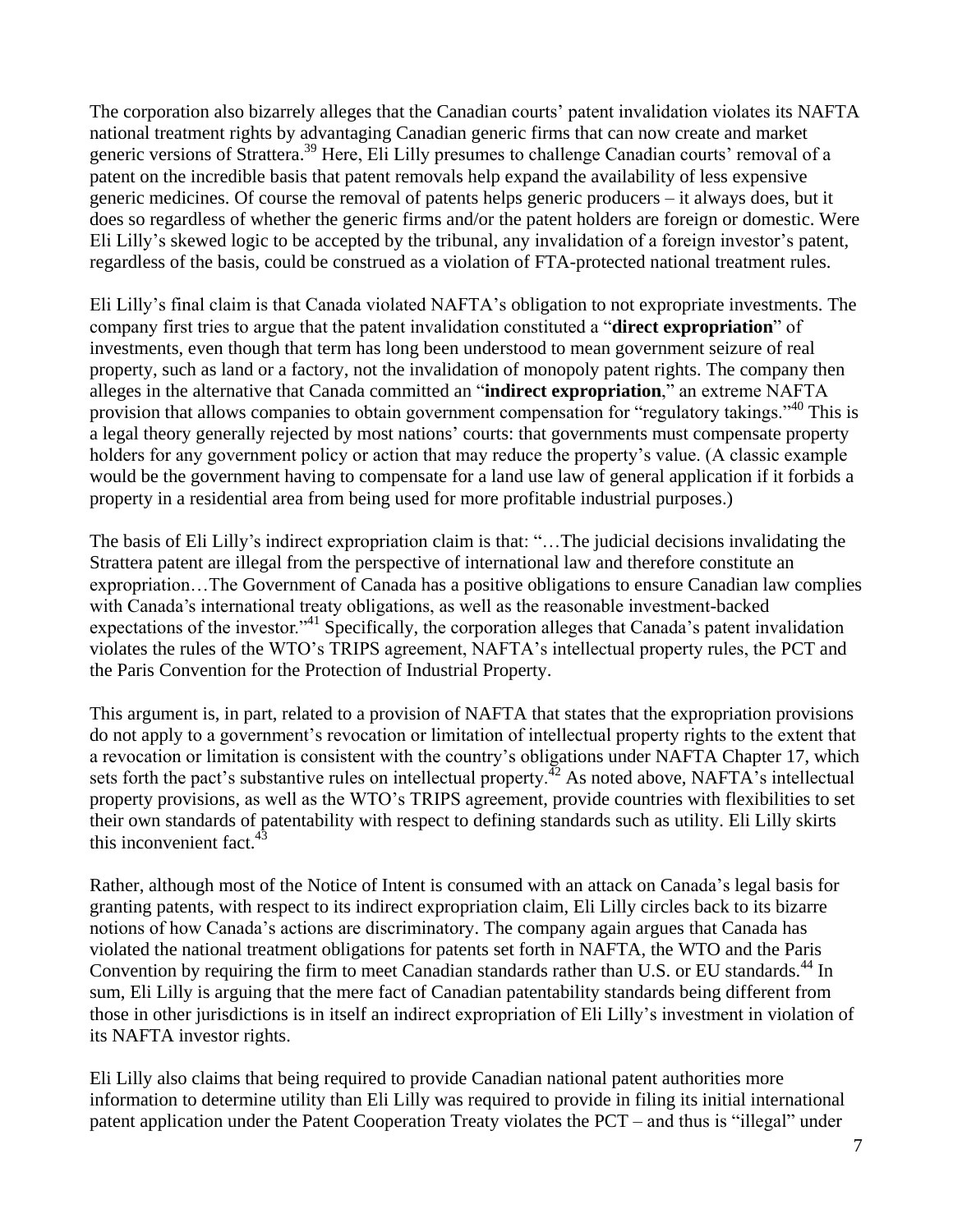international law. <sup>45</sup> As described above, the PCT sets international standards for the *form* of a patent application, not whether the invention in question can satisfy the substantive standards to obtain a patent under any specific country's intellectual property laws.

Finally, the reference to the WTO is doubly confounding. In addition to the fact that the WTO TRIPS agreement provides flexibility for countries to determine their own standards of patentability, NAFTA predates the WTO and its TRIPS agreement, and thus does not make mention of either. NAFTA's Intellectual Property Chapter contains no general commitment to comply with other intellectual property agreements. Rather, in describing the standard that signatories are to meet – providing "adequate and effective protection and enforcement of intellectual property rights" – NAFTA names four specific international agreements, the substantive provisions of which signatories are to give effect in their domestic law: conventions concerning phonograms, literary and artistic works, industrial property and plant varieties.<sup>46</sup>

## **If the NAFTA Tribunal Allows this Claim, It Would Open the Door for Corporations to Privately Enforce Any International Intellectual Property Treaty in Investor-State Tribunals**

Viewed from a broader perspective, the enormous threat posed by this NAFTA investor-state case is the prospect that in the future, investors and corporations could privately enforce the terms of any public treaty covering intellectual property matters through claims directly launched against sovereign governments in investor-state tribunals. In contrast, WTO rules can only be enforced when one government formally challenges another government before a WTO tribunal. There is no right in the WTO for a corporation to directly challenge sovereign governments. Eli Lilly is arguing that NAFTA's investor privileges and investor-state enforcement allows it or any private commercial interest to enforce international intellectual property agreements and rules not even listed in a specific trade agreement or BIT. This would vastly expand corporate rights to directly attack government policies – and would do so under terms to which governments never agreed. Worryingly, the establishment of just such a backdoor means for private corporations to directly challenge governments for alleged TRIPS violations is one serious concern raised about the TPP's draft Investment Chapter, which expands considerably on NAFTA's investor privileges.<sup>47</sup>

## **Preventing More Eli-Lilly-Like Threats to Access to Affordable Medicines Requires Changing the Investor-State Regime and Preventing its Expansion through the TPP**

The outcome of Eli Lilly's investor-state attack under NAFTA is critical for those seeking to safeguard countries' ability to determine their own patent standards, a prerogative that is essential for preventing patent "evergreening" and ensuring access to affordable medicines. It is critical not just to protect Canada's right to not grant patents unlikely to deliver promised results, but to avoid instilling other governments with fear of investor-state reprisal for similar patent policies. It is critical not just so that Canadian taxpayers can ensure that the demanded \$100 million goes to more worthy ends than enhancing Eli Lilly's profit margin, but to avoid emboldening other pharmaceutical firms contemplating the launch of similar investor-state demands against other governments that dare to set their own patent policies. As the Eli Lilly case gets underway, negotiations for the TPP and its proposed expansion of the investor-state system continue. Stopping the NAFTA expansion deal presents health advocates with today's biggest opportunity to halt the advance of the system that empowered Eli Lilly's audacious threat.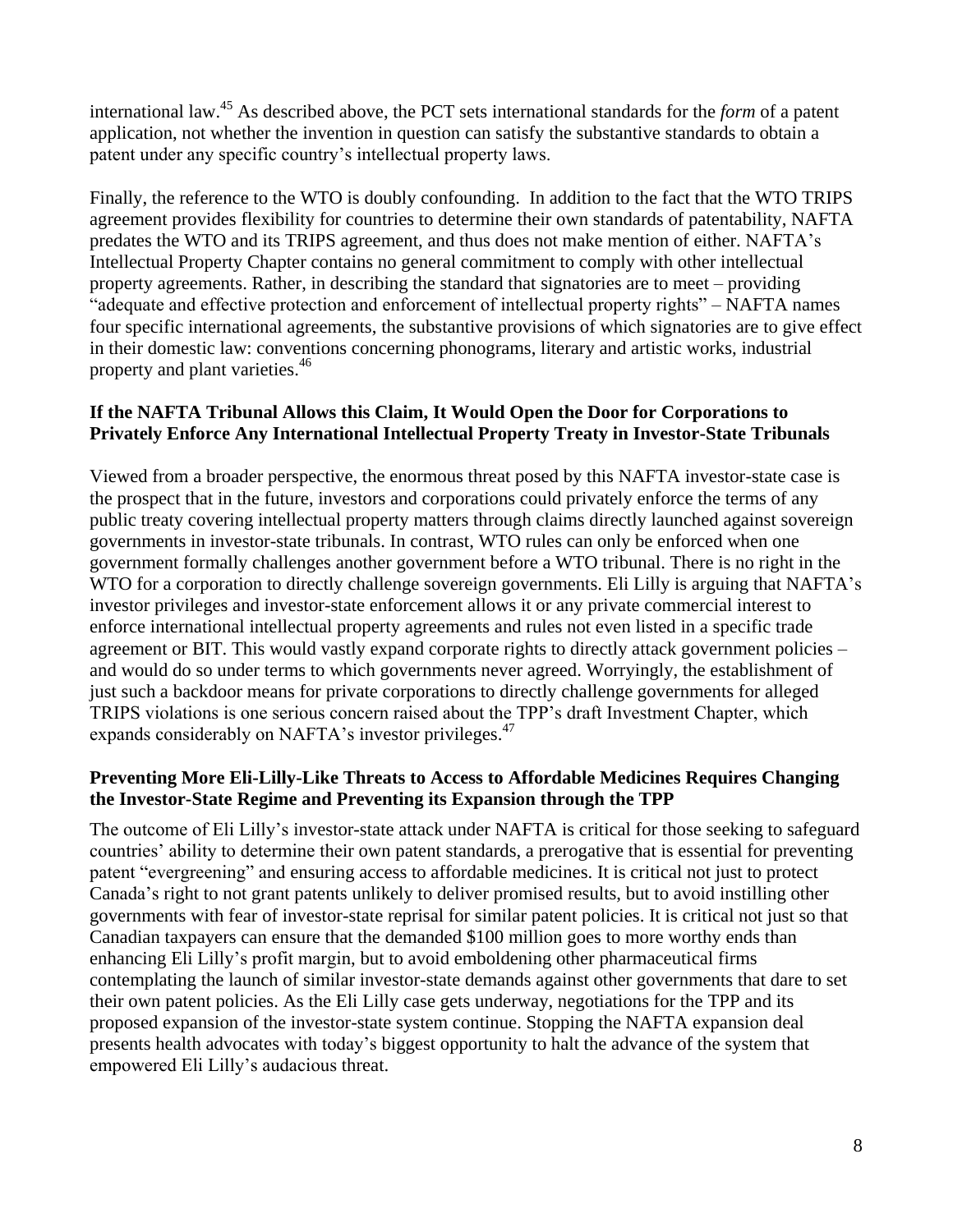#### **ENDNOTES**

 $\overline{a}$ 

<sup>1</sup> Eli Lilly and Company v. The Government of Canada, Notice of Intent to Submit a Claim to Arbitration under NAFTA (Nov. 7, 2012). Available at[: http://italaw.com/sites/default/files/case-documents/italaw1172.pdf.](http://italaw.com/sites/default/files/case-documents/italaw1172.pdf) [Hereinafter "*Eli Lilly v. Canada*."]

2 *Eli Lilly v. Canada*, at para. 108.

3 *Eli Lilly v. Canada*, at paras. 76-81.

4 *Eli Lilly v. Canada*, at paras. 42-43.

<sup>5</sup> "Fortune 500: Pharmaceuticals," *CNN Money*, May 21, 2012. Available at:

[http://money.cnn.com/magazines/fortune/fortune500/2012/industries/21/.](http://money.cnn.com/magazines/fortune/fortune500/2012/industries/21/)<br><sup>6</sup> Pia Eberhardt and Cecilia Olivet, "Profiting from Injustice," Transnational Institute and Corporate Europe Observatory report, Nov. 2012, at 8. Available at: [http://www.tni.org/pressrelease/exposed-elite-club-lawyers-who-make-millions-suing-states.](http://www.tni.org/pressrelease/exposed-elite-club-lawyers-who-make-millions-suing-states)<br><sup>7</sup> Pia Eberhardt and Cecilia Olivet, "Profiting from Injustice," Transnational Institute and Corpor

Nov. 2012, at 7. Available at: [http://www.tni.org/pressrelease/exposed-elite-club-lawyers-who-make-millions-suing-states.](http://www.tni.org/pressrelease/exposed-elite-club-lawyers-who-make-millions-suing-states) <sup>8</sup> For more information on this alarming trend, *see* Lori Wallach, "Fair and Equitable Treatment" and Investors' Reasonable

Expectations: Rulings in U.S. FTAs & BITs Demonstrate FET Definition Must be Narrowed," Public Citizen memo, Sept. 5, 2012. Available at[: http://www.citizen.org/documents/MST-Memo.pdfhttp://www.citizen.org/documents/MST-Memo.pdf.](http://www.citizen.org/documents/MST-Memo.pdf)  <sup>9</sup> For more information, *see* "Table of Foreign Investor-State Cases and Claims under NAFTA and Other U.S. Trade Deals,"

Public Citizen memo, March 2013. Available at[: http://www.citizen.org/documents/investor-state-chart.pdf.](http://www.citizen.org/documents/investor-state-chart.pdf) 

<sup>10</sup> United Nations Conference on Trade and Development, "IIA Issues Note: Latest Developments in Investor-State Dispute Settlement," April 2012, at 3. Available at: [http://unctad.org/en/PublicationsLibrary/webdiaeia2012d10\\_en.pdf.](http://unctad.org/en/PublicationsLibrary/webdiaeia2012d10_en.pdf)

<sup>11</sup> For more information, see "Table of Foreign Investor-State Cases and Claims under NAFTA and Other U.S. Trade Deals," Public Citizen memo, March 2013. Available at[: http://www.citizen.org/documents/investor-state-chart.pdf.](http://www.citizen.org/documents/investor-state-chart.pdf) 

<sup>12</sup> *See* NAFTA Art. 1139.

<sup>13</sup> See Article 12.2 in the leaked TPP Investment Chapter text, available at: [http://www.citizenstrade.org/ctc/wp](http://www.citizenstrade.org/ctc/wp-content/uploads/2012/06/tppinvestment.pdf)[content/uploads/2012/06/tppinvestment.pdf.](http://www.citizenstrade.org/ctc/wp-content/uploads/2012/06/tppinvestment.pdf) For more information, *see* Brook Baker, "Leaked TPP Investment Chapter Presents a Grave Threat to Access to Medicines," Health GAP memo, Aug. 14, 2012. Available at: [http://infojustice.org/wp](http://infojustice.org/wp-content/uploads/2012/09/Baker-Investment-in-the-TPP.pdf)[content/uploads/2012/09/Baker-Investment-in-the-TPP.pdf.](http://infojustice.org/wp-content/uploads/2012/09/Baker-Investment-in-the-TPP.pdf)

<sup>14</sup> See Adam Gartrell, "Labor Standing Firm on Pacific Trade Deal," *The Sydney Morning Herald*, March 5, 2012. Available at: [http://news.smh.com.au/breaking-news-national/labor-standing-firm-on-pacific-trade-deal-20120305-1ue2b.html.](http://news.smh.com.au/breaking-news-national/labor-standing-firm-on-pacific-trade-deal-20120305-1ue2b.html) 

<sup>15</sup> Peter Leon, Jonathan Veeran and Erin Warmington, "South Africa: South Africa Declines To Renew Bilateral Investment Treaties With European Union Member States," Mondaq.com, Oct. 5, 2012. Available at:

[http://www.mondaq.com/x/199586/international+trade+investment/South+Africa+Declines+To+Renew+Bilateral+Investment+Tr](http://www.mondaq.com/x/199586/international+trade+investment/South+Africa+Declines+To+Renew+Bilateral+Investment+Treaties+With+European+Union+Member+States) [eaties+With+European+Union+Member+States.](http://www.mondaq.com/x/199586/international+trade+investment/South+Africa+Declines+To+Renew+Bilateral+Investment+Treaties+With+European+Union+Member+States) Jung Eun-joo, "India plans to abolish ISD clause in FTAs," *The Hankyoreh*, April 6, 2012. Available at: [http://www.hani.co.kr/arti/english\\_edition/e\\_international/527103.html.](http://www.hani.co.kr/arti/english_edition/e_international/527103.html)

<sup>16</sup> While Brazil has signed 14 Bilateral Investment Treaties (BITs), some of which include the investor-state dispute mechanism, Brazil's Congress has refused to ratify any of them to date, largely due to strong opposition to the investor-state regime. For the list of BITs, *see* ICSID, "ICSID Database of Bilateral Investment Treaties," accessed January 23, 2013. Available at: [https://icsid.worldbank.org/ICSID/FrontServlet.](https://icsid.worldbank.org/ICSID/FrontServlet) For more information on Brazil's debate over the BITs, *see* Ricardo Barretto et al, "Bilateral Investment Treaties and International Arbitration," International Law Office, May 15, 2003. Available at: [http://www.internationallawoffice.com/newsletters/detail.aspx?g=6ce64813-8cf6-4f97-b8a8-2ad950fa25ad.](http://www.internationallawoffice.com/newsletters/detail.aspx?g=6ce64813-8cf6-4f97-b8a8-2ad950fa25ad) 

<sup>17</sup> *Eli Lilly v. Canada*, at paras. 70-81.

<sup>18</sup> The ability of a State to set its own patentability standards, including its own interpretation of "utility," is a key flexibility guaranteed by the WTO's TRIPS agreement. Article 27(1) of TRIPS states that patents "shall be available for any inventions… provided that they are new, involve an inventive step and are capable of industrial application." A footnote clarifies the latter term as equivalent to "useful." TRIPS makes no attempt to further define usefulness, leaving specific interpretations up to member States. WTO, Trade-Related Aspects of Intellectual Property Rights, Art. 27(1). According to the United Nations Conference on Trade and Development (UNCTAD), "This provision sets up the criteria of patentability, without however harmonizing the way in which they have to be implemented. Members have considerable leeway in applying those three criteria (novelty, inventive step and industrial applicability)." UNCTAD-ICTSD, *Resource Book on TRIPS and Development*, (Cambridge: Cambridge University Press, 2005), at 358. Available at[: http://www.iprsonline.org/unctadictsd/docs/RB2.5\\_Patents\\_2.5.1\\_update.pdf.](http://www.iprsonline.org/unctadictsd/docs/RB2.5_Patents_2.5.1_update.pdf) NAFTA's Article 1709 on patents mimics this flexibility, stating that "a Party may deem the terms 'inventive step' and 'capable of industrial application' to be synonymous with the terms 'non-obvious' and 'useful', respectively." NAFTA Art. 1709(1). <sup>19</sup> *Eli Lilly v. Canada*, at para. 43.

<sup>20</sup> *See,* for example, *Eli Lilly v. Canada*, at paras. 15-16.

<sup>21</sup> *Eli Lilly v. Canada*, at paras. 48-52.

<sup>22</sup> *Eli Lilly v. Canada*, at para. 48.

<sup>23</sup> Luke Eric Peterson, "Newly Disclosed Document Shows that Pharma Corp Hopes to Construe Alleged Non-compliance with Patent Treaties as Breach of Investment Treaty," *Investment Arbitration Reporter*, Dec. 10, 2012. Available at: [http://www.iareporter.com/articles/20121210\\_2.](http://www.iareporter.com/articles/20121210_2)